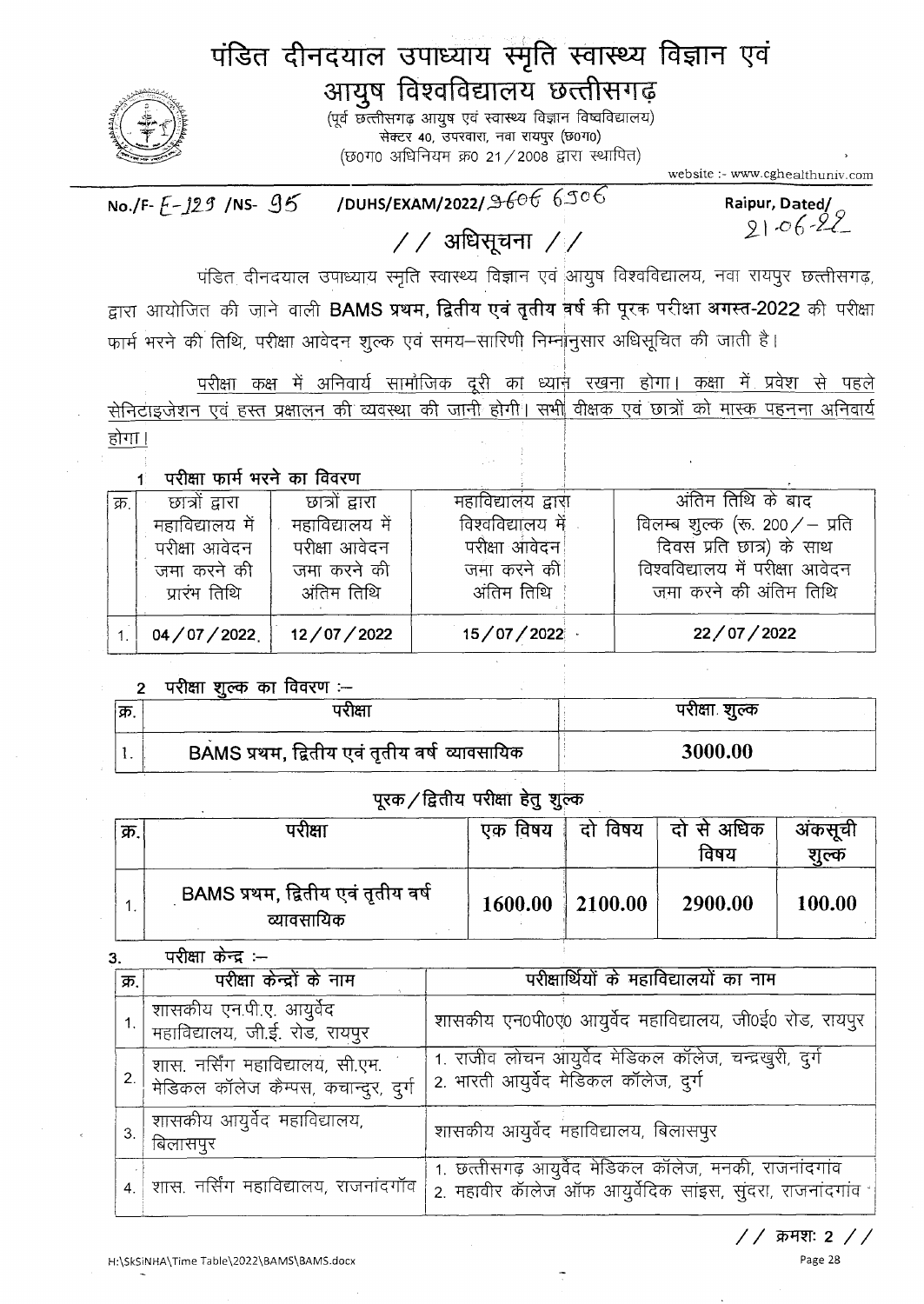समय-सारिणी :-- $\mathcal{L}_\mathbf{r}$ 

परीक्षा का समय 11:00 AM to 02:00 PM

| क्र. | दिनांक     | बी.ए.एम.एस.<br>प्रथम वर्ष व्यावसायिक                | बी.ए.एम.एस.<br>द्वितीय वर्ष व्यावसायिक                                                  | बी.ए.एम.एस.<br>तृतीय वर्ष व्यावसायिक                                                |
|------|------------|-----------------------------------------------------|-----------------------------------------------------------------------------------------|-------------------------------------------------------------------------------------|
| 1.   | 01/08/2022 | रचना शरीर "प्रथम"                                   |                                                                                         | स्वस्थवृत्त एवं योग<br>''प्रथम''                                                    |
| 2.   | 02/08/2022 |                                                     | द्रव्यगुण विज्ञान "प्रथम"                                                               |                                                                                     |
| 3.   | 03/08/2022 | रचना शरीर ''द्वितीय''                               |                                                                                         | स्वस्थवृत्त एवं योग<br>''द्वितीय''                                                  |
| 4.   | 04/08/2022 |                                                     | द्रव्यगुण विज्ञान "द्वितीय"                                                             |                                                                                     |
| 5.   | 05/08/2022 | क्रिया शरीर "प्रथम'                                 |                                                                                         | प्रसूतितंत्र एवं स्त्री रोग<br>. ''प्रथम                                            |
| 6.   | 06/08/2022 |                                                     | रसशास्त्र एवं भैषज्य कल्पना<br>'प्रथम'                                                  |                                                                                     |
| 7.   | 08/08/2022 | क्रिया शरीर "द्वितीय"                               |                                                                                         | प्रसूतितंत्र एवं स्त्री रोग<br>''द्वितीय''                                          |
| 8.   | 10/08/2022 |                                                     | रसशास्त्र एवं भैषज्य<br>कल्पना "द्वितीय"                                                |                                                                                     |
| 9.   | 12/08/2022 | पदार्थ विज्ञान एवं आयुर्वेद का<br>इतिहास ''प्रथम''  |                                                                                         | कौमार भृत्य बाल रोग                                                                 |
| 10.  | 13/08/2022 |                                                     | चरक संहिता (पूर्वार्द्ध)                                                                |                                                                                     |
| 11.  | 16/08/2022 | पदार्थ विज्ञान एवं आयुर्वेद का<br>इतिहास "द्वितीय"  |                                                                                         | चरक संहिता उत्तरार्ध                                                                |
| 12.  | 17/08/2022 | मौलिक सिद्धांत एवं अष्टांग<br>हृदय<br>(सूत्र स्थान) | अगदतंत्र, व्यवहार आयुर्वेद<br>एवं विधि वैद्यक<br>(केवल OLD COURSE के<br>छात्रों के लिए) | अगदतंत्र, व्यवहार<br>आयुर्वेद एवं विधि वैद्यक                                       |
| 13.  | 18/08/2022 | संस्कृत                                             |                                                                                         |                                                                                     |
| 14.  | 20/08/2022 |                                                     | रोग निदान एवं विकृति<br>विज्ञान प्रथम                                                   | रोग निदान एवं विकृति<br>विज्ञान ''प्रथम''<br>(केवल OLD COURSE<br>के छात्रों के लिए) |
| 15.  | 22/08/2022 |                                                     | रोग निदान एवं विकृति<br>विज्ञान द्वितीय                                                 | रोग निदान एवं विकृति<br>विज्ञान "द्वितीय"<br>(केवल OLD COURSE<br>के छात्रों के लिए) |

 $\bar{\epsilon}$ 

नोट :-(1) प्रायोगिक परीक्षा दिनांक 10/09/2022 सम्पन्न करा ली जावें।

 $//$  क्रमशः 3  $//$